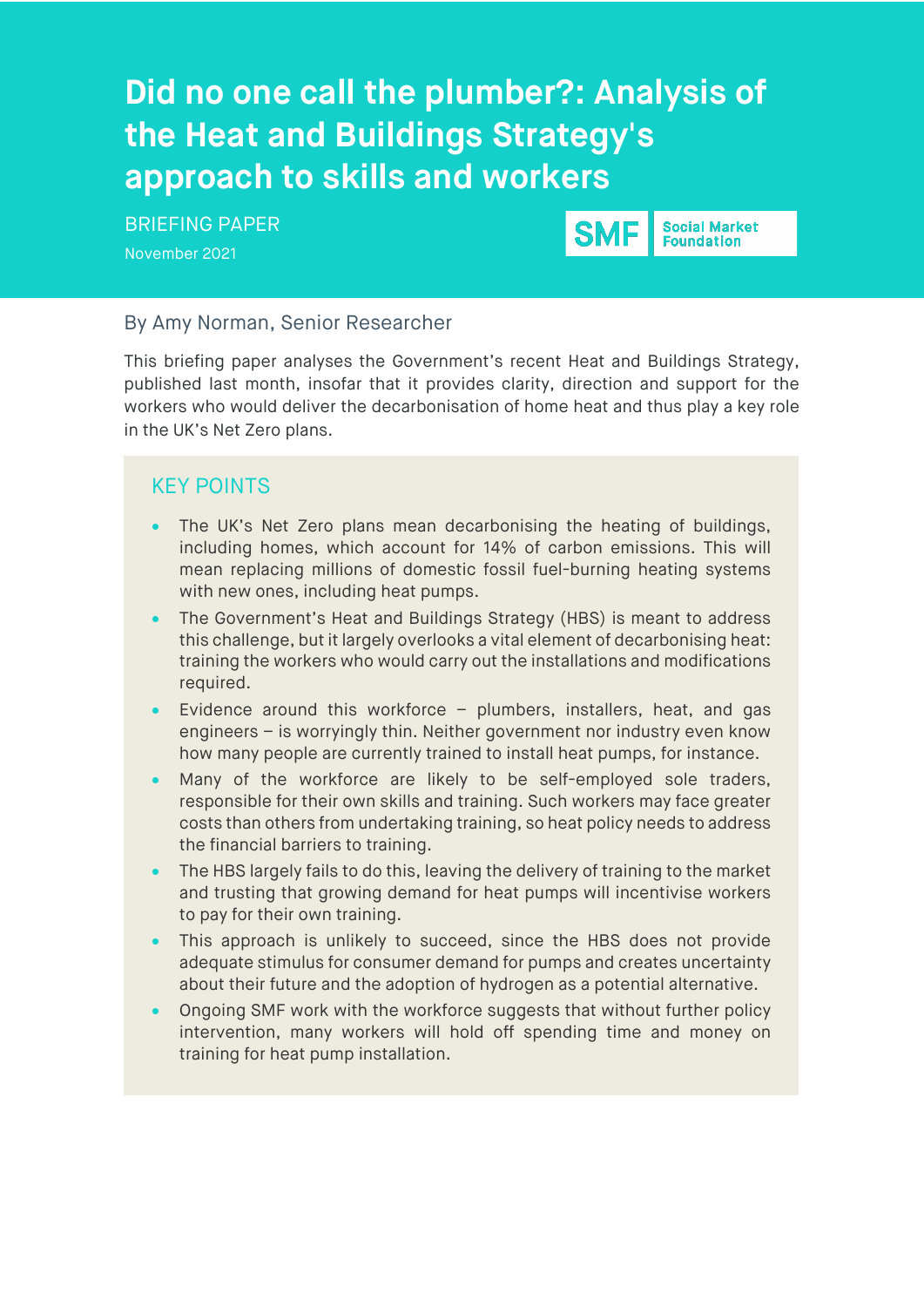# INTRODUCTION

The long-awaited Heat and Buildings Strategy (HBS) was published last month, as part of a collection of publications on how the Government intends to reach Net Zero. The HBS sets out a vision for the transition to high-efficiency low-carbon buildings in the UK. The SMF is currently engaged in an ongoing research project on the workforce involved in heat and buildings, a project that involves extensive interviews with [i](#page-1-0)nstallers<sup>i</sup>, businesses and others involved in heat and plumbing. This note summarises our analysis of the HBS based on the evidence we have gathered during our work. Our conclusion: the HBS is a good start, but it has some serious omissions relating to the workforce, meaning there is still much work for policy to do around heat and buildings.

## **Context**

Establishing a plan for decarbonising heat has been both politically and fiscally challenging. The HBS was first expected to be published in the autumn of 2020, but then was repeatedly delayed. This summer saw the emergence of an organised political opposition to decarbonising home heat, by way of an MP-led media push-back against the phase-out of gas boilers. Rumours swirled about disagreements between the Prime Minister and the Chancellor on green spending. Against this backdrop, the publication of the HBS demonstrates clear intentions from the Government to move forward with one of the more challenging parts of Net Zero: phasing out fossil fuel heating. This is worth acknowledging as an important and positive step, even if the document doesn't quite offer a comprehensive roadmap or resolution of some of the major challenges involved.

Across Westminster and beyond, experts and analysts have provided much commentary and analysis on the scale of the HBS in terms of politics, policy, and finance. Ambitions have been welcomed and holes have been poked – on the latter, namely in the shortfall of the Boiler Upgrade Scheme and the policy gap for owneroccupier energy efficiency support. [1](#page-7-0) Less attention, however, has been given to the strategy's approach to skills, and the workers who will deliver any transformation of heating.

## HOW MUCH DO WE KNOW ABOUT THE INSTALLER WORKFORCE?

Fossil fuel heating of domestic buildings accounts for around 14% of the UK's overall territorial carbon emissions. Eliminating those emissions means weaning 24.5 million homes off gas heating.<sup>[2](#page-7-1)</sup>

The HBS outlines a key and immediate role for heat pumps to play as part of a lowcarbon heating solution for a range of homes. The Government's stated ambition is for a deployment of 600,000 heat pumps installed a year by 2028. The Heat Pump

<span id="page-1-0"></span><sup>&</sup>lt;sup>i</sup> For convenience, this paper uses the term "installer", a word that that can indicate people from several trades and backgrounds: plumbers, heat engineers, gas engineers, general tradesmen and builders.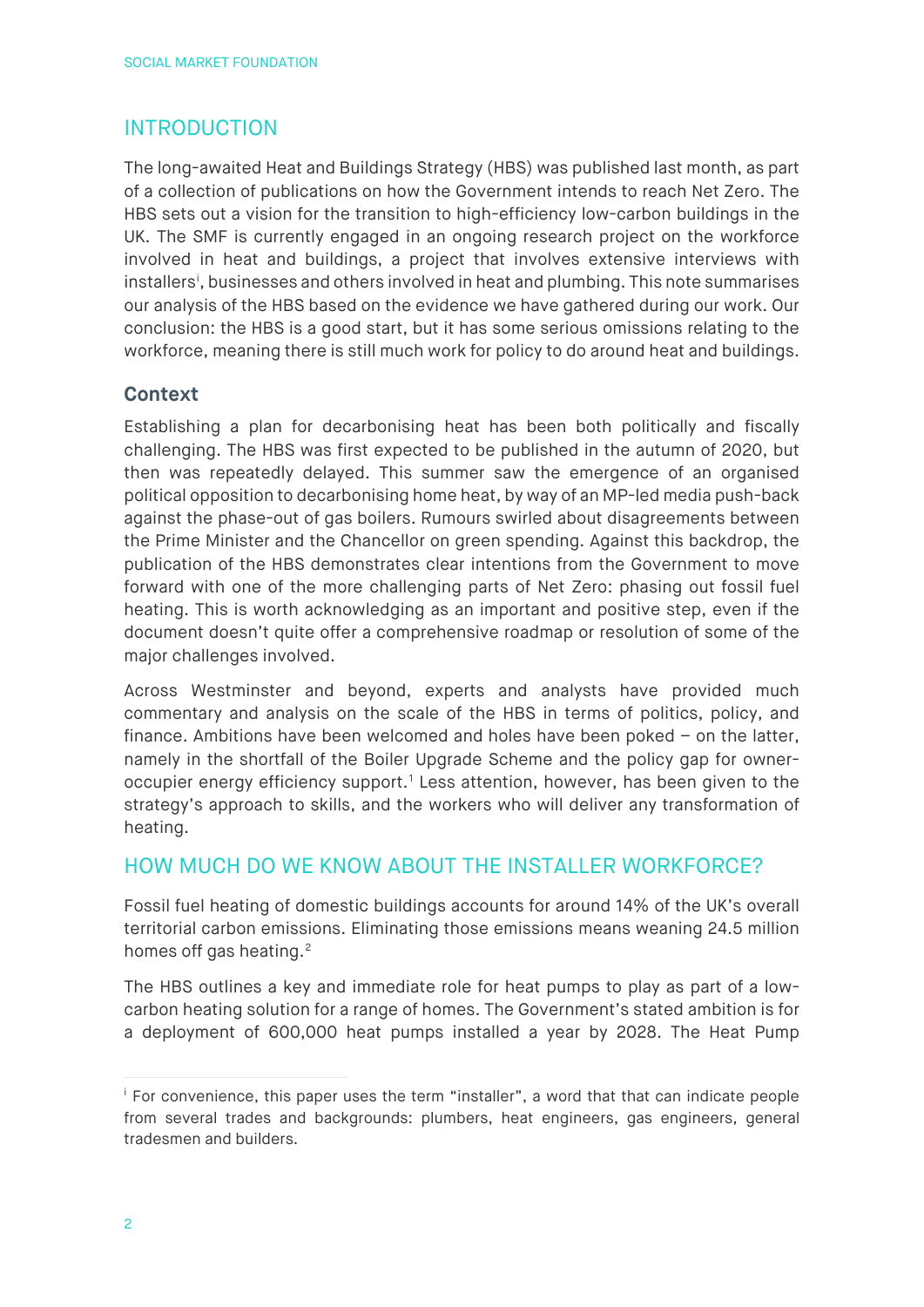Association estimates that 50,200 fully trained heat pump installers will be required to fit one million heat pumps a year by 20[3](#page-7-2)0.<sup>3</sup>

The upshot is that a key part of delivering the Government's overall Net Zero strategy depends on the skills of installers. Yet, how much do we really know about this workforce? The short answer: not enough, especially given how important that workforce is to the delivery of a key Net Zero policy.

## **Heat pump installers**

Worryingly, it is unclear if either industry or government even know how many engineers are currently skilled or trained to install heat pumps. The HBS says that there are currently 1,100 MCS-registered and qualified heat pump installing *companies* in the  $UK<sup>4</sup> (MCS)$  $UK<sup>4</sup> (MCS)$  $UK<sup>4</sup> (MCS)$  is an accreditation scheme run by the Microgeneration Certification Scheme Service Company Limited). A widely quoted figure from EY published this year suggests that there could be 1,200 heat pump installers<sup>[5](#page-7-4)</sup>. However this seems to refer to the Heat Pump Association's estimate for the number of installers needed for 2020, an estimate published in 2019.<sup>[6](#page-7-5)</sup> Separately, the Government's Net Zero Strategy (published on the same day as the HBS) suggests we *"will need to rapidly increase the number of qualified [heat pump] installers from around 3,000 to 35,000 within the next seven years"*. [7](#page-7-6) These figures appear to reference the Heat Pump Association's updated estimated figures for the number of installers needed in 2021, published in 2020. [8](#page-7-7) None of these figures explicitly refers to the number of heat pump installers *currently* qualified in the UK today. This is a troublingly fragile evidence base for a significant element of policy.

Engaging with stakeholders across the domestic heat industry, we often heard that even if there were a single figure for currently-qualified heat pump installers, that figure may not even capture the full picture of the workforce. There is currently no legislative requirement to be qualified or accredited to install a heat pump in the way that there is for natural gas boilers. Heat pump installers need to be MCS-registered only in order to receive payment for work done under government schemes such as the Renewable Heat Incentive or the incoming Boiler Upgrade Scheme. As a result, there may be a pool of unqualified heat pump installers across the industry. Although we presume this group is small, its size is unknown.

## **Sole traders**

The employment status of installers is important, and yet also unclear. In the plumbing, heating and gas industry, it is widely recognised that a significant proportion of the workforce are sole traders. That means, among other things, that they are largely responsible for funding their own training, something that can have a direct cost and an opportunity cost, since a sole trader who is training cannot use that time for paying work.

However, the evidence on the extent of this self-employment is ambiguous. Survey findings of Gas Safe Register engineers in 2016 found that 77% of respondents were sole traders.<sup>[9](#page-7-8)</sup> Assuming those proportions have remained stable, over 100,000 of the current 130,000 Gas Safe Registered engineers could be sole traders. More recent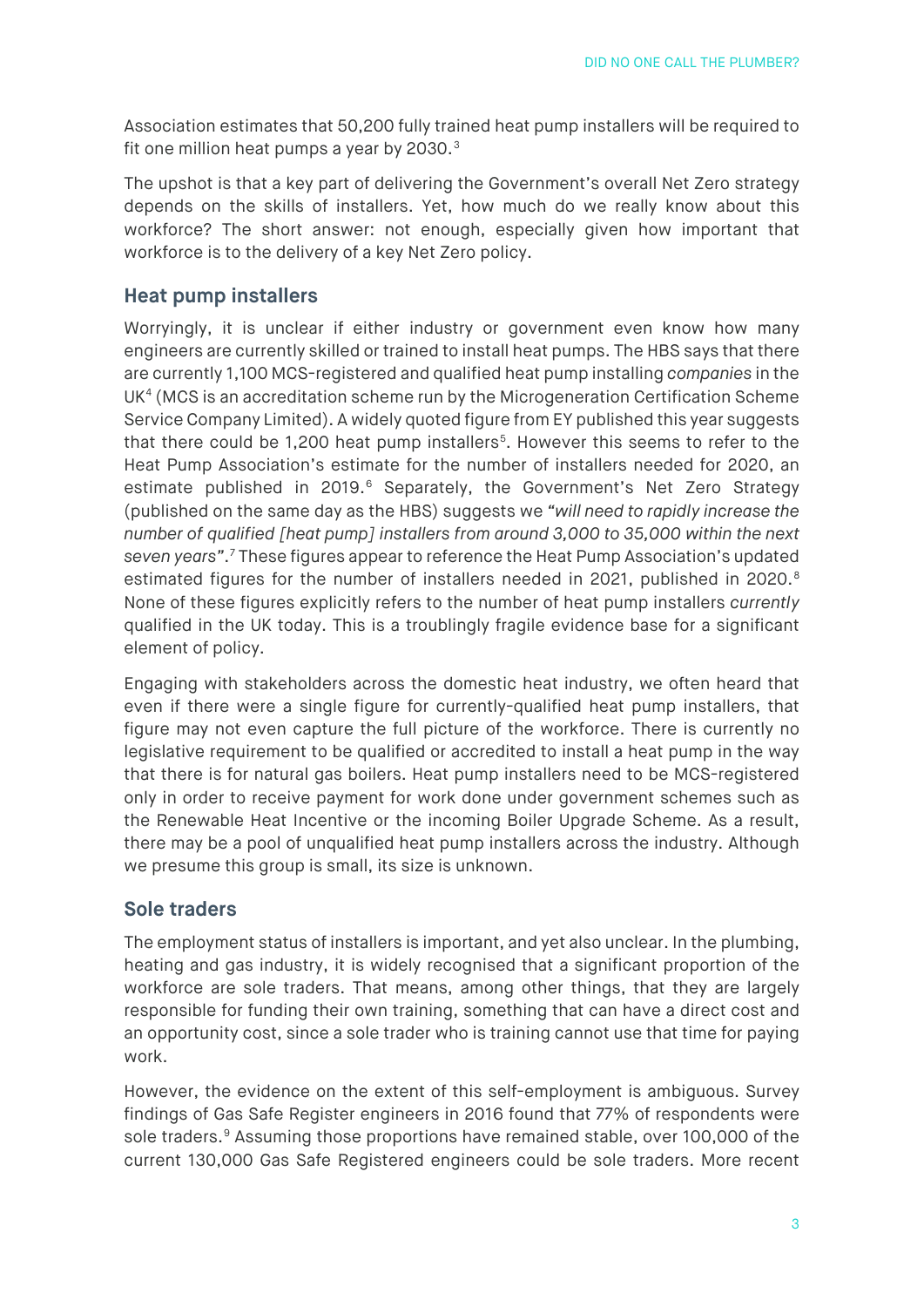findings from the Heat Pump Association's survey of fossil fuel heating system installers in 2019 found that nearly 50% of respondents were sole traders.<sup>[10](#page-7-9)</sup> The HBS makes no explicit reference to this demographic of the workforce nor provides tailored support – an omission discussed later in this briefing note.

The HBS does recognise the age demographics of the current workforce, noting that a significant proportion of heating and plumbing engineers are nearing retirement age. As a result, the strategy provides plans for reviewing the existing apprenticeship framework and developing a Heat Network Skills Programme with the Department for Education to increase the recruitment pool.

Overall, policymakers don't know a lot about the people who will be necessary to deliver the decarbonisation of home heat – and the HBS is unnervingly light on detail for this workforce. It seems certain that significantly more installers will need to be trained in order to deliver the heat pumps and other changes needed to decarbonise heat. That will mean mobilising at least part of the existing plumbing, heating and gas workforce to train. Motivating sole traders – especially those closer to retirement – to take on the costs of doing so will be a key challenge, yet the HBS does little to address it.

# WHAT DOES THE STRATEGY MEAN FOR INSTALLERS?

Decarbonising home heat will transform the nature of work for the heating and plumbing workforce significantly, and therefore the skills needed for that work. The HBS is not directly written for an installer base audience, but policy commitments in the strategy for how and when this transition will take place matter for those directly employed in the industry, so that they can plan their careers accordingly.

The HBS suggests that the Government's approach to skilling and training the installer base rests in large part on market mechanisms: *"we are committed to communicating signals for investment to provide certainty and stability for businesses to invest in training".* [11](#page-7-10) Ostensibly, the strategy provides the signal to industry – employers, training providers, installers etc. – that heat pumps will be a key feature of domestic heat in future, so workers should prepare accordingly. But look beneath the surface of this ambition into the policy detail and it's unclear whether workers will be either pushed or pulled towards retraining for heat pumps.

## **Skills outlook**

The HBS sets out a relatively detailed section on the skills requirements for heat pump installation. The strategy outlines the key qualification route to becoming a heat pump installer as well as an estimated timeline for the number of installers needed by 2025 and 2030. The term "green jobs" is often used without precision or definition, so this is an encouraging sign of how rhetoric around green employment can become a tangible reality.

#### **Who needs to retrain?**

The HBS does not make any new regulatory decisions on banning fossil fuel heating yet. Regulation for new builds was introduced earlier this year, confirming that all new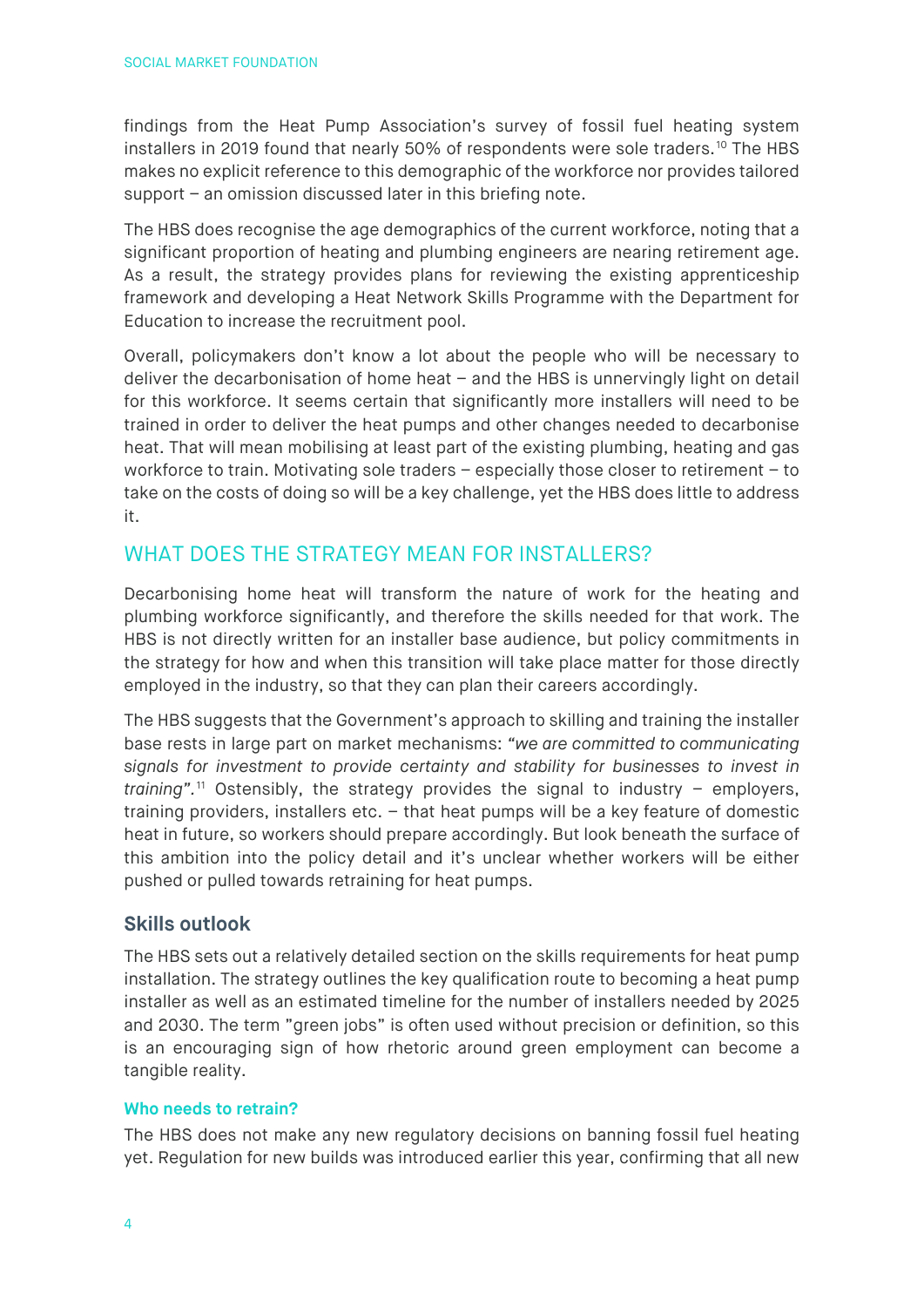homes will be required to be equipped with low-carbon heating by 2025. Within the HBS, the Government proposes introducing a phase-out date for off-gas-grid homes from 2026, which it will consult on, and sets an ambition to phase-out gas boilers from existing homes (on the gas grid) from 2035. As a result, we expect that existing gas installers in rural or semi-rural areas and/or working for new build developments would be among the first to consider taking up heat pump training.

Recruitment of new heat pump installers will also be critical to the long-term planning of decarbonising home heat. But given that it can take 2-4 years for a gas installer to go from starting training to being fully qualified, the first phase of heat pump installation will probably depend on existing gas installers.

#### **What do plumbers need to retrain?**

Currently, there is no official accreditation or qualification framework for heat pump installers in the same way that gas installers must be Gas Safe Registered to fit a boiler. However, in order for consumers to claim government grants (such as the existing Renewable Heat Incentive or the recently announced Boiler Upgrade Scheme), the heat pump installers doing the work must be MCS-registered. That registration requires the following:

- Level 2/3 NVQ in domestic plumbing
- Heat pump-specific training
- On-the-job training for around 6 months.

While MCS operates as a market-based installation standard, currently there is also no official standard on heat pump training courses across different training providers, manufacturers and colleges. The MCS Scheme Criteria do offer a non-exhaustive list of training courses that meet the company's registration requirements.[12](#page-7-11) The HBS also recognises the Heat Pump Association's development of a specific 7-day training course for existing heating engineers to retrain for heat pump installation<sup>13</sup>. Given the Government's commitment in the HBS to ensuring high-quality training and installation (below), we expect that the standards framework will probably evolve in the nearfuture.

*"Government is working closely with industry to ensure that installers have upto-date, high-quality training and that they are not undercut by installers who offer cheaper, low-quality installations. This involves developing new core competencies and agreed training criteria for installing low-carbon heating systems […] using quality and certification schemes, and specification standards."*[14](#page-7-13)

## **Stimulating demand**

As part of the government's aim of offering certainty to businesses to invest in training, the HBS attempts to address some of the demand-side challenges that have held back mass heat pump uptake. The main challenge here is cost. However, we are sceptical as to whether the support for consumer demand will offer sufficient incentives for the industry and its workforce to engage in training.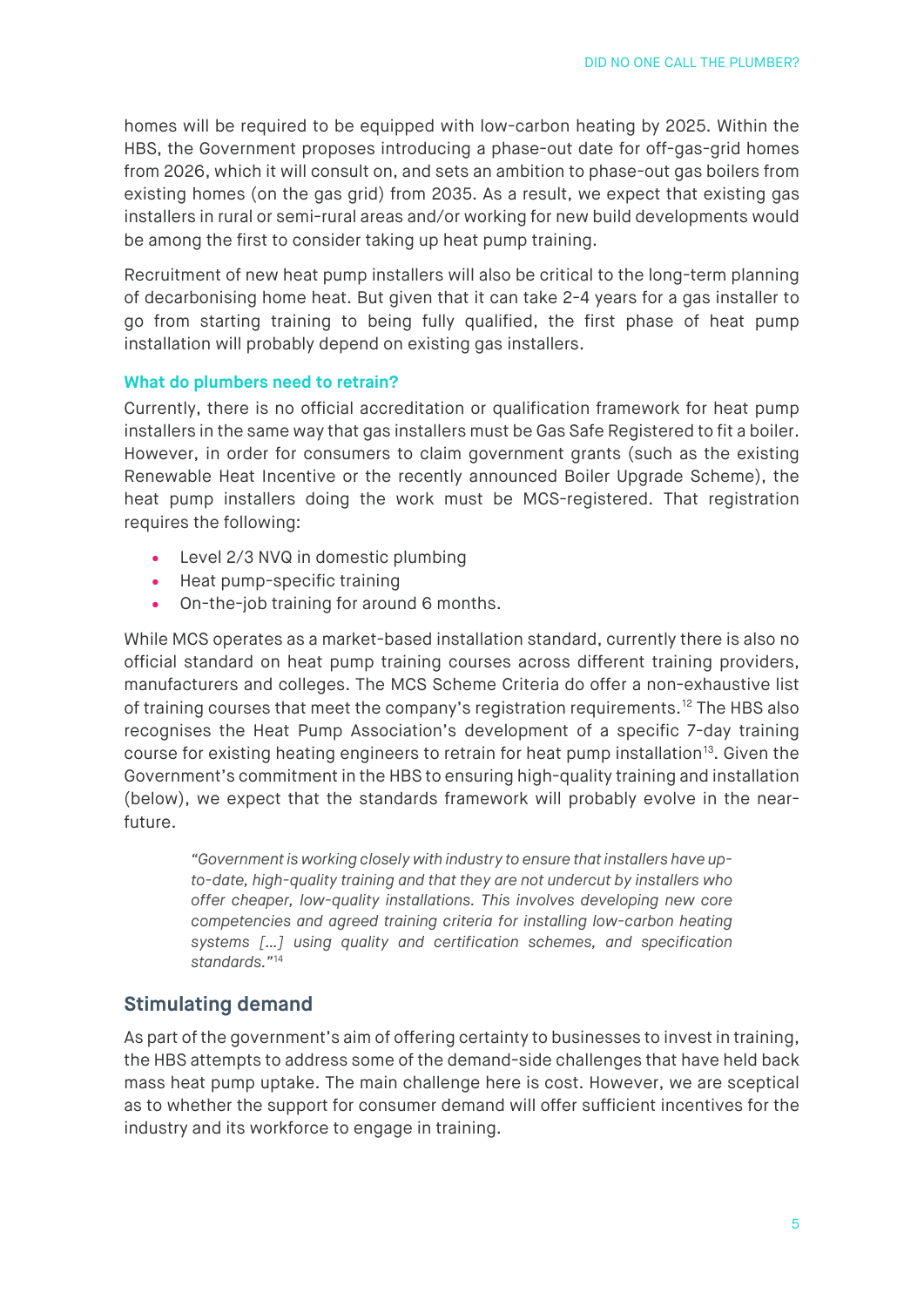The HBS introduced £5,000 grants through the Boiler Upgrade Scheme for homeowners in England and Wales to support the upfront costs of installing a heat pump. This scheme launching in April 2022 is backed by a £450 million commitment until 2024/25. This is estimated to deliver just 90,000 heat pumps over the three year period, which is broadly in line with the existing deployment rate. Experts highlight that this level of funding is insufficient in both sum and duration for scaling supply.[15](#page-7-14)

Analysis from Energy Efficiency Infrastructure Group (EEIG) suggests that in order to be on track for the 600,000 heat pumps a year target by 2028, half will need to be installed in existing homes while the other half installed in new builds. In line with this target, EEIG estimates that a £1.3bn scheme of £5,000 grants over three years would be required to deliver 277,000 heat pumps to 2025. This suggests that the funding gap for the Boiler Upgrade Scheme could be as large as £850 million.[16](#page-7-15)

There is also a question of whether a three-year funding commitment with no guaranteed extension is enough of a long-term signal to industry to invest in training. This is an improvement on the Green Homes Grant, which offered just six months of support for homeowners with the cost of energy efficiency improvements. However, the decarbonisation of heat is a multi-decade endeavour with notable cost and disruption barriers for consumers. Building supply chains and investing in a workforce requires the certainty of demand: £450 million over three years may not be enough of an incentive.

To complicate matters further, there is a vocal part of industry that would like to see hydrogen prioritised as a low-carbon heating solution in the home. The HBS is clear on its ambition for heat pumps, but this is only guaranteed until 2025 (through the committed funding of the Boiler Upgrade Scheme), with a decision on the future of hydrogen in the home promised the following year in 2026. These policies suggest that the signals to industry to invest in training are perhaps not as clear and certain as the HBS claims. Companies and workers might be left asking if training for heat pumps is worth doing now: why not wait a few years to see if those pumps do indeed generate significant work, or if hydrogen will take priority?

As a predominantly self-employed sole trader workforce, sole trader installers do not have the same level of capital as larger employers to invest in training where the returns on demand are uncertain. Current policies offer relatively low levels of stimulus for heat pump demand, and create uncertainty on hydrogen. Meanwhile there is enough demand for gas work to keep installers busy.<sup>[17](#page-7-16)</sup> In these circumstances, will the HBS push or pull gas installers to retrain? Or will they wait? We are sceptical about the HBS' impact on workers' choices.

## **Support for skills and retraining**

While the HBS sets a clear intention that the Government expects businesses to invest in skills and training, the strategy does highlight existing pots of public funding available for skills, including the National Skills Fund, Skills Bootcamps and Skills Training Competition. It remains to be seen how useful the various pots of existing funding will be for existing gas installers requiring heat pump training more specifically.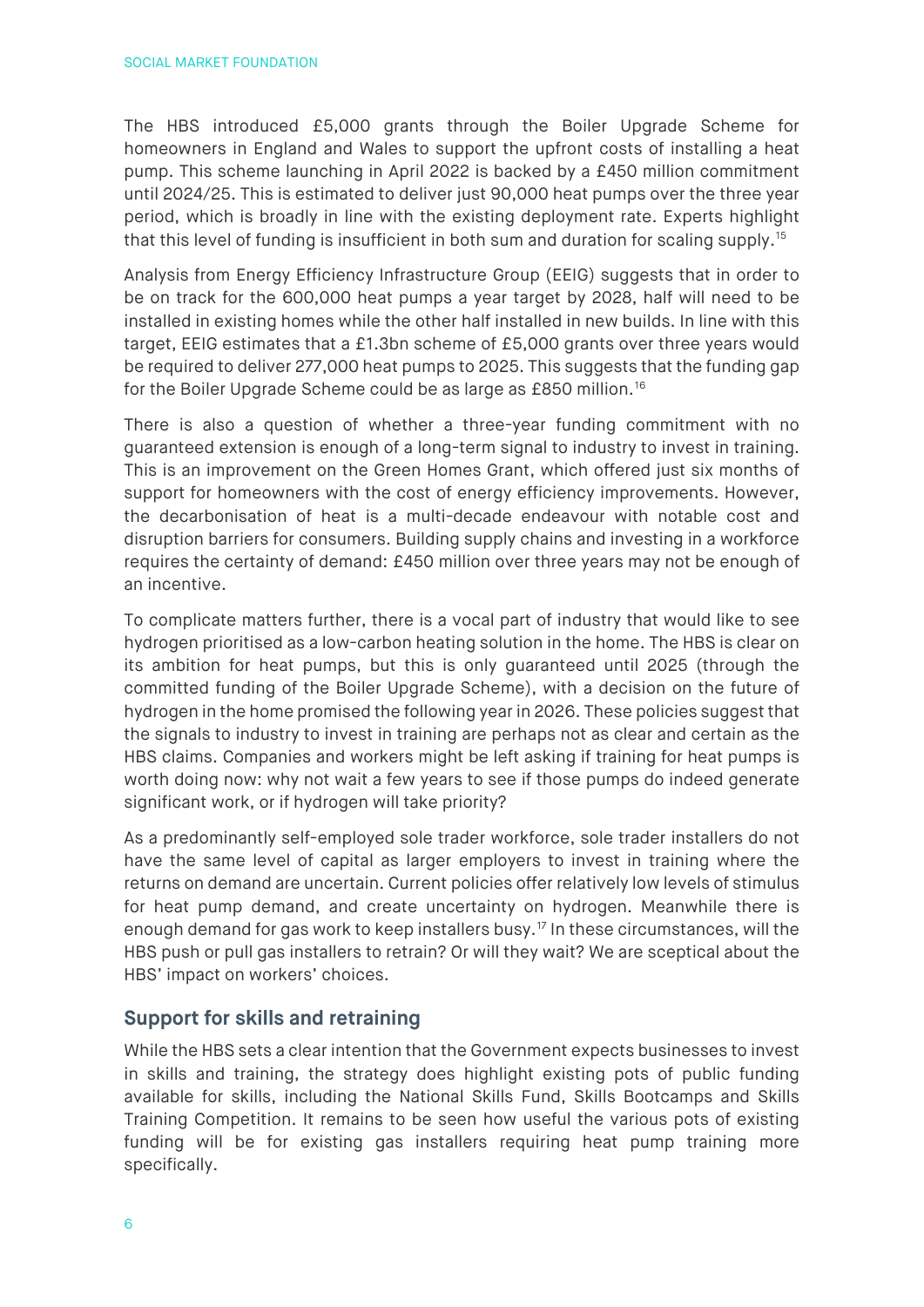First, the HBS highlights the new £2.5bn National Skills Fund for future skills including a Construction Skills Fund *"which supports the development of construction onsite training hubs"*. The National Skills Fund allows adults who do not already have a Level 3 qualification to access a fully funded Level 3 course from a list of options. Those with an existing Level 3 qualification would not be eligible for a subsequent Level 3 course through the National Skills Fund. As it stands, heat pump courses are not included in the approved list of eligible courses. Even if a heat pump course were to be included in future, existing gas installers tend to be trained to a Level 2 or Level 3 NVQ Diploma in Domestic Plumbing and Heating, therefore the latter proportion of the workforce would be precluded from accessing this Fund.

Second, Skills Bootcamps (within the National Skills Fund) are also noted in the strategy as supporting training in clean growth and other key skills such as digital or engineering. Among the green skills bootcamps listed, none offer heat pump training specifically. Just one bootcamp appears to offer retrofit training run by Somerset County Council, "*fitting new systems designed for high energy efficiency and low energy consumption to buildings*".[18](#page-7-17) However, this bootcamp is a pre-apprenticeship course and is unlikely to be adequate for existing gas installers looking to fully reskill for heat pumps.

Third, the £6.4 million Skills Training Competition introduced as part of the Green Homes Grant funds 18 applicants to provide installation and retrofit training. Ten of these applicants offer heat pump training explicitly and are based across England. However, the scale of these projects in terms of the number of installers they can train is unclear, given the scheme has a maximum award limit of  $£1$  million per project.<sup>[19](#page-7-18)</sup>

Lastly, as highlighted by the strategy, the Public Sector Low Carbon Skills Fund also provides £32 million funding to support the Public Sector Decarbonisation Scheme to ensure councils, schools, and other eligible organisations have access to the skills needed to deliver decarbonisation projects. However, it is unlikely that this scheme will reach existing domestic gas installers who are unlikely to work on commercial projects such as these.

The pots of funding listed above are welcome step change for investment in adult education and skills, which has seen a decade-long decline – this is important and worth recognising.<sup>[20](#page-7-19)</sup> In the context of heat pump training and existing gas installers, though, the HBS does little to provide any new or specific support for their retraining.

## ABOUT THIS PROJECT

This briefing paper is informed by one of the SMF's current research projects on the home heat installer workforce, sponsored by the European Climate Foundation (ECF).

The SMF retains full editorial independence with respect to its research and analysis.